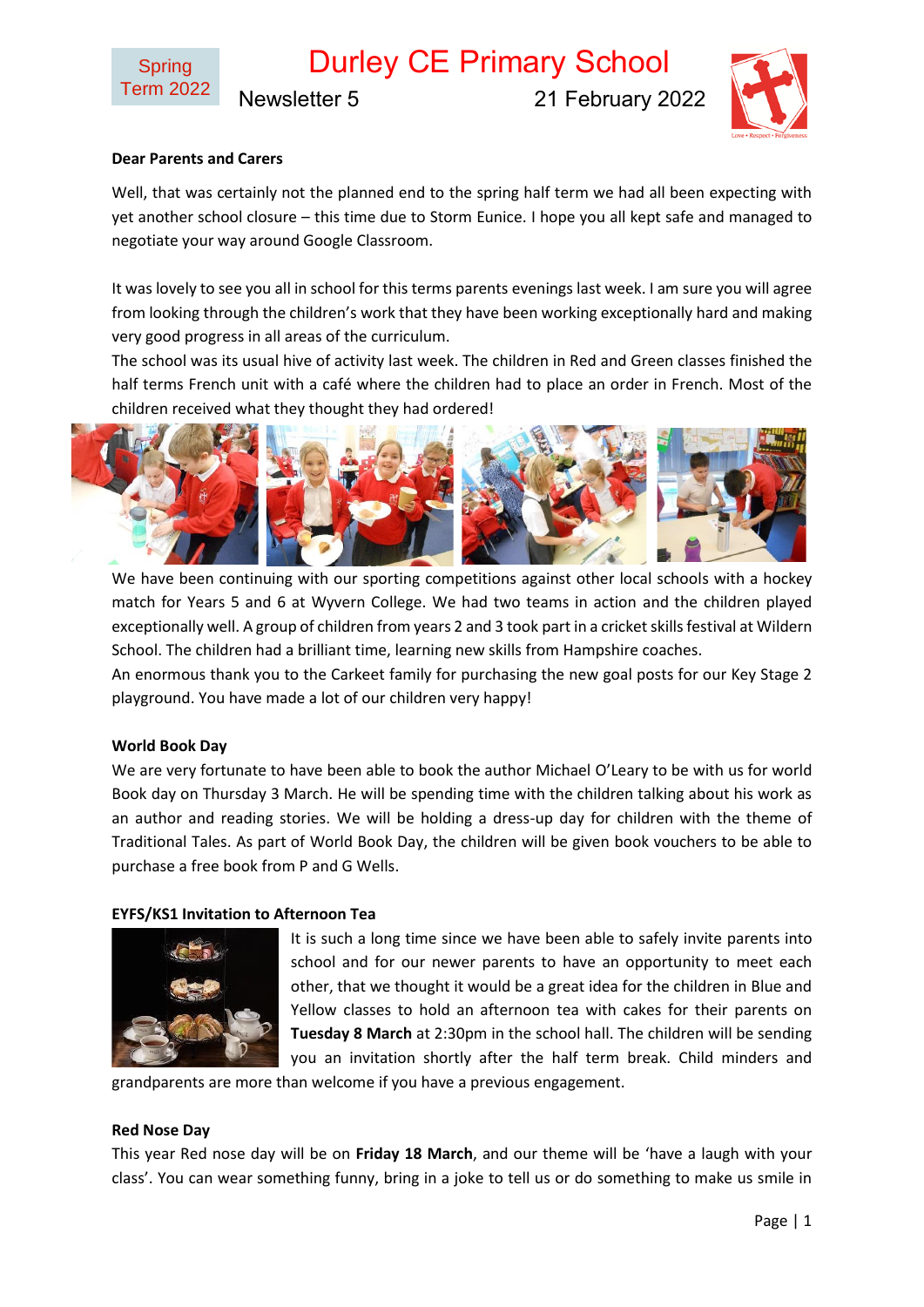exchange for a donation to the Comic Relief charity.

### **School Disco – a night at the Oscars!**

Following our day of red nose smiling and fun, the DSA thought it would be a great idea to finish off with a school disco on **Friday 18 March** 5:00-6:00pm for children in Blue and Yellow classes and 6:30-8:00pm for children at Key Stage 2. The disco theme will be for children to either dress up as a character from a movie or a night at the Oscars. There will

be a red carpet for photo opportunities! We would be very grateful for any additional adult help at the event.

Our DSA fundraising committee has become very much reduced in size, so if you think you might be able to support us please contact the school office.

#### **Staffing**

This term we have welcomed Mr Macbeth to our staffing team in Yellow class each Monday and Tuesday and Purple class on Wednesdays. We are currently advertising for a member of staff for the summer term in Mrs Fealy's absence to ensure staffing continuity for our children.

#### **Lunch for Women Who Help Us**

We will be holding a special lunch for women who help us – mum, grandma, aunty, child minder – on **Friday 25 March**. We have not been able to hold this event for the past two years, and in that time the school has grown, so we will be holding two sittings, 11:45am and 12:15pm

As we are approaching the end of the financial year, we are very keen to have all of the money owed paid up to date as soon as possible with thanks.

### **Please note the additions to the diary dates keeping us all busy.**

#### **Diary Dates for the Spring Term 2022**

| 21-25 February            | <b>Half Term</b>                                                   |
|---------------------------|--------------------------------------------------------------------|
| <b>Monday 28 February</b> | <b>Blue and Yellow Class visit to Living Rainforest</b>            |
| <b>Tuesday 1 March</b>    | KS2 VR headset hire for the Vikings (Y3-5) and Brazil (Y6)         |
| <b>Thursday 3 March</b>   | World Book Day and author visit, Michael O'Leary                   |
| <b>Tuesday 8 March</b>    | EYFS/KS1 parents invited to afternoon tea                          |
| <b>Thursday 10 March</b>  | Cricket taster day for all classes from Hampshire Cricket          |
| <b>Tuesday 15 March</b>   | PSHE lessons from SCARF for Years R, 1, 2 and 6                    |
| Friday 18 March           | School Disco 5:00pm-6:00pm EYFS/KS1 6:30-8:00pm KS2.               |
| Friday 25 March           | 11:45am and 12:15pm - lunch for women who help us.                 |
| <b>Wednesday 30 March</b> | 2:30pm Music concert for pupils taking peripatetic music lessons   |
| <b>Sunday 27 March</b>    | 10:00am Church in school for Mothering Sunday.                     |
| <b>Monday 6 April</b>     | Viking day for Green and Red classes - please come dressed up as a |
|                           | Viking!                                                            |
| <b>Tuesday 5 April</b>    | Wyvern Cluster vocal festival in Thornden Hall (new date)          |
| <b>Thursday 7 April</b>   | KS2 singing to the luncheon club in the Memorial Hall              |

**School in-service training days for 2022-2023**

**Thursday 1 September 2022 Friday 2 September 2022 Friday 2 December 2022**